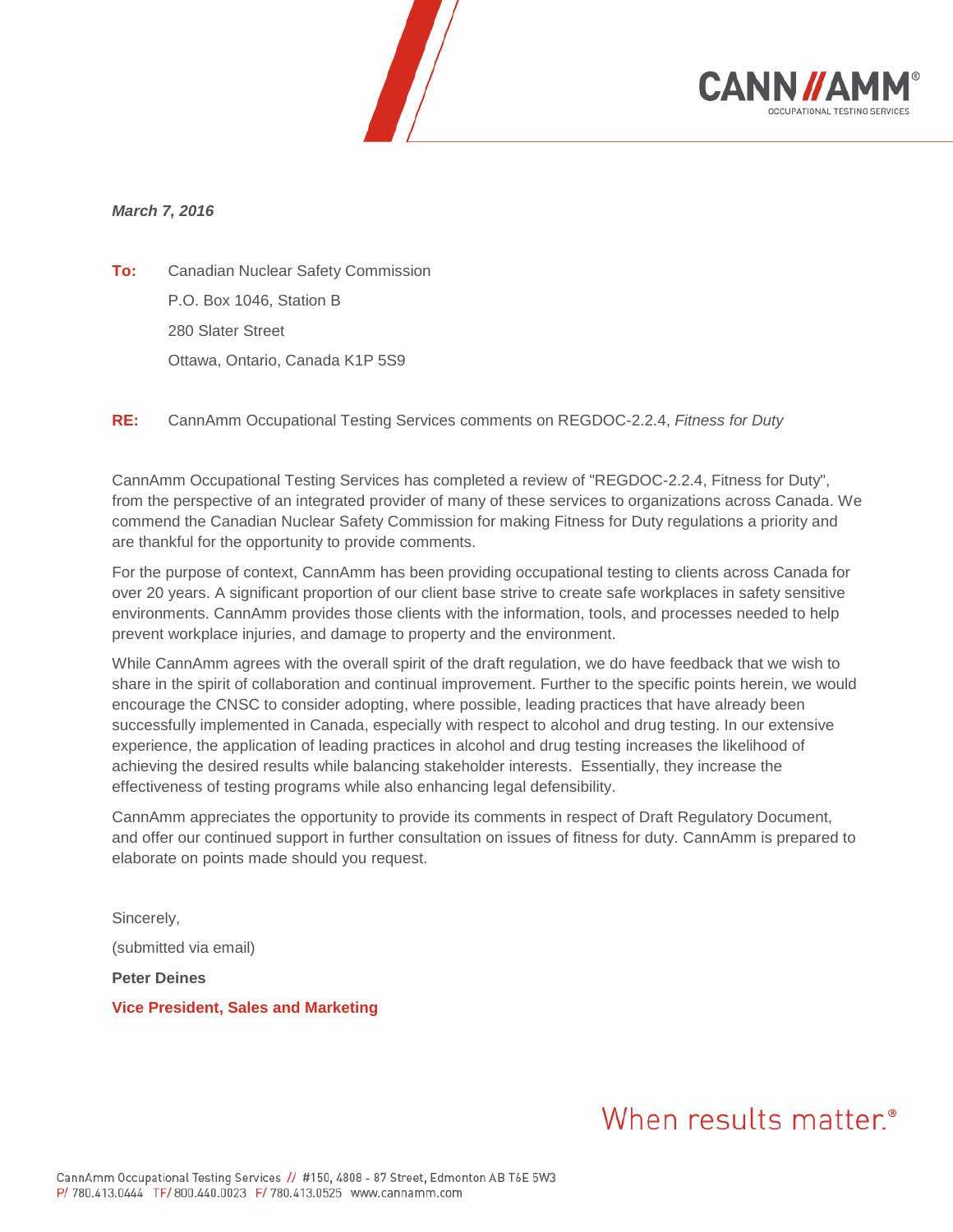| <b>Section</b>                                                       | <b>Comments</b>                                                                                                                                                                                                                                                                                                                                                                                                                                                                                                                                                                                                                                                                                                                                                                                                                                                                                                                                                                                                                                                                                                                                                                                                                                                                                                                                                                                                                                    |
|----------------------------------------------------------------------|----------------------------------------------------------------------------------------------------------------------------------------------------------------------------------------------------------------------------------------------------------------------------------------------------------------------------------------------------------------------------------------------------------------------------------------------------------------------------------------------------------------------------------------------------------------------------------------------------------------------------------------------------------------------------------------------------------------------------------------------------------------------------------------------------------------------------------------------------------------------------------------------------------------------------------------------------------------------------------------------------------------------------------------------------------------------------------------------------------------------------------------------------------------------------------------------------------------------------------------------------------------------------------------------------------------------------------------------------------------------------------------------------------------------------------------------------|
| 2. Background                                                        | We recommend a change to the second paragraph of section 2. The change to<br>include modifying "free of any impairment" to "free from impairment or the<br>reasonable potential for impairment." The rationale: we see this as an<br>opportunity to bring consistency with section 3.1 point 4.<br>We also recommend adding to the definition of Fit for Duty "and adequately<br>responding to emergency operating conditions." The rationale is this would<br>bring consistency with section 4.1 point 1 under Guidance. The addition can<br>also help support stakeholders to legitimize current testing methods as<br>reasonable, and to justify disqualification of select medical treatment courses.                                                                                                                                                                                                                                                                                                                                                                                                                                                                                                                                                                                                                                                                                                                                          |
| 3. Programmatic<br>Elements Applicable<br>to the Broad<br>Population | We recommend adding to the beginning of 3.1 point 4 "upon receiving written<br>physician clearance, by a physician qualified in occupational health with clear<br>knowledge of the safety considerations of the job" The rationale is that<br>physician clearance to work is valid when there is documentation the physician<br>understands the inherent risks and demands of the job and is qualified to make<br>occupational recommendations of this nature. We believe this is important<br>because even responsible use of medication, as prescribed, can still lead to a<br>safety risk if the context of work duties and environment are not considered.<br>We recommend in 3.3 defining the role and qualifications on behalf of licensees<br>for: duly qualified health professionals, duly qualified psychologists, duly<br>qualified forensic toxicologists, duly qualified pharmacists, fitness consultants,<br>breath alcohol technicians, urine collectors, medical review officers (MROs),<br>accredited laboratories, third-party providers, employee assistance program<br>(EAP) providers, and substance abuse evaluation providers. We strongly<br>believe these roles, responsibilities, and qualifications need clear definition in<br>order to ensure actionable and defensible results. Ambiguity can lead to<br>significantly divergent programs that will undermine the legitimacy of the<br>industry standard as a whole. |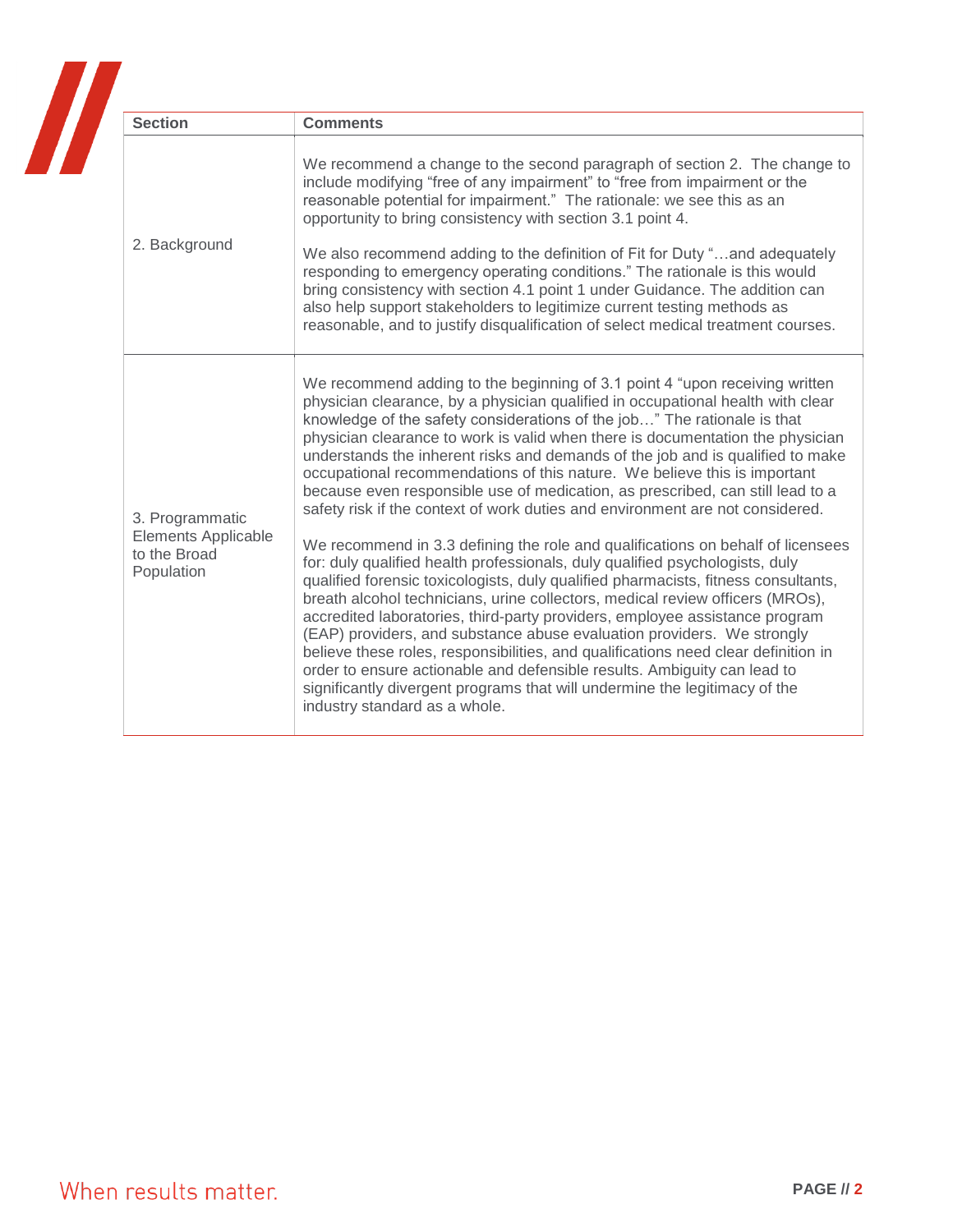| 4.2 Identification of<br>fitness-for-duty<br>requirements | We recommend considering an additional general set of criteria to support the<br>identification of fitness-for-duty requirements applicable to positions beyond the<br>scope of Appendix A.<br>The objective of the general set of criteria would be to provide a reasonable tool<br>to support determining the scope and frequency of occupational evaluations<br>necessary to ensure fitness for duty. We recommend the determining criteria to<br>be based on positional demands, exposures and responsibilities of the position.<br>To design this criteria/checklist, the following questions may need to be<br>answered for each evaluative subset of fitness for duty (M,P,OF & Drug &<br>Alcohol):<br>1.<br>What is the minimum positional demands, environment and/or level<br>of responsibility that would require this standard of fitness?<br>2.<br>What is the minimum positional demands, environment and/or level<br>of responsibility that would require this standard of fitness to be met<br>on an ongoing basis, for cause/reasonable grounds and/or as a<br>condition of return to work?<br>3.<br>What are the threshold positional demands, environmental<br>characteristics and/or level of responsibility that would qualify for a<br>standard frequency of testing (i.e. 6, 12, 24, 48 month intervals)? |
|-----------------------------------------------------------|----------------------------------------------------------------------------------------------------------------------------------------------------------------------------------------------------------------------------------------------------------------------------------------------------------------------------------------------------------------------------------------------------------------------------------------------------------------------------------------------------------------------------------------------------------------------------------------------------------------------------------------------------------------------------------------------------------------------------------------------------------------------------------------------------------------------------------------------------------------------------------------------------------------------------------------------------------------------------------------------------------------------------------------------------------------------------------------------------------------------------------------------------------------------------------------------------------------------------------------------------------------------------------------------------------------------------------|
| 4.6 Alcohol and drug<br>testing                           | 4.6.2<br>The text "receiving credible information" as a legitimate reason for<br>initiating a reasonable grounds test may not be sufficiently specific to<br>pass legal scrutiny. Clear definition of what credible information is and<br>who can provide it should be considered. For example: "A supervisor<br>expertly trained to recognize signs and symptoms of drug and alcohol<br>abuse" would be an example of a credible source.<br>We recommend that you consider "follow up" drug testing<br>4.6.3<br>recommendations be issued by qualified Substance Abuse Professional<br>(SAP). This form of objective evaluation would reduce the likelihood of<br>the testing being perceived as punitive to the employee, because<br>qualitied SAPs follow objective standards in the formation of their<br>recommendations.                                                                                                                                                                                                                                                                                                                                                                                                                                                                                                   |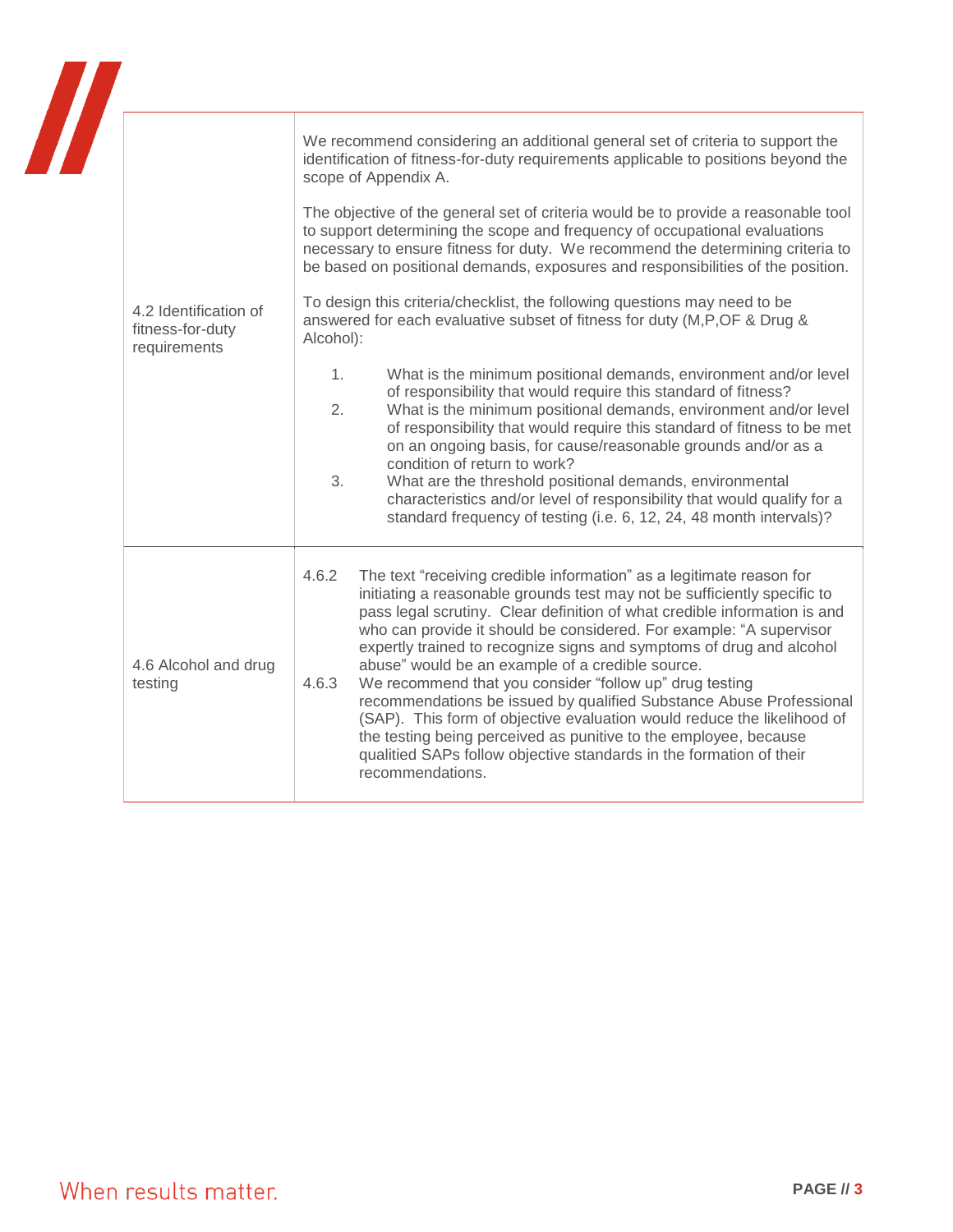|                                          | We have three recommendations to ensure medical validity in the conclusions<br>of fitness, which falls in line with best practices in Canada.<br>We recommend specifying "qualified, licensed and registered to practice".<br>$\mathbf{1}$<br>$\overline{2}$<br>We recommend the medical certificate/certification be required to be<br>completed by a physician.<br>3<br>We recommend providing more detail on the minimum examination criteria<br>in Appendix B. The following is the typical scope of a medical examination<br>for review and consideration. A sample medical is included with this<br>submission.<br><b>Medical Questionnaire</b><br>Workplace History<br><b>Hazardous Exposures</b><br>$\bullet$<br>Past workplace injury details<br>$\bullet$<br><b>Current Health Information</b><br>Current medical conditions/medications<br>Future anticipated treatment and/or surgery within the year<br>$\bullet$ |
|------------------------------------------|--------------------------------------------------------------------------------------------------------------------------------------------------------------------------------------------------------------------------------------------------------------------------------------------------------------------------------------------------------------------------------------------------------------------------------------------------------------------------------------------------------------------------------------------------------------------------------------------------------------------------------------------------------------------------------------------------------------------------------------------------------------------------------------------------------------------------------------------------------------------------------------------------------------------------------|
| 5.1 Medical<br><b>Assessment Process</b> | <b>Personal Habits</b><br>Tobacco use, current or history of substance dependency<br><b>Exercise habits</b><br>$\bullet$<br>Review of Systems<br><b>Skin</b><br>$\circ$<br>o Ears, nose, throat<br>o Musculoskeletal<br>o Gastrointestinal<br>o Respiratory<br><b>CNS</b><br>$\circ$<br>Endocrine<br>$\circ$                                                                                                                                                                                                                                                                                                                                                                                                                                                                                                                                                                                                                   |
|                                          | <b>Medical Examination</b><br>Age, height, weight, body mass index,<br><b>Blood Pressure</b><br>Vision (with and without correction), colour and peripheral<br>$\bullet$<br>Urine dip (Screen for presence of glucose / protein in the urine)<br>$\bullet$<br>Nutrition/General Appearance<br>$\bullet$<br>Eyes<br>$\bullet$<br>Ears/Nose/Throat<br><b>Teeth and Gums</b><br>$\bullet$<br><b>Thyroid Gland and Neck</b><br>$\bullet$<br>Lymph Nodes<br>$\bullet$<br>Thorax<br>Lungs<br>Heart<br><b>Peripheral Pulses</b><br>Abdomen<br>Hernia<br><b>Upper Extremities</b><br><b>Lower Extremities</b><br>Spine and Back<br>Skin                                                                                                                                                                                                                                                                                                |

## When results matter.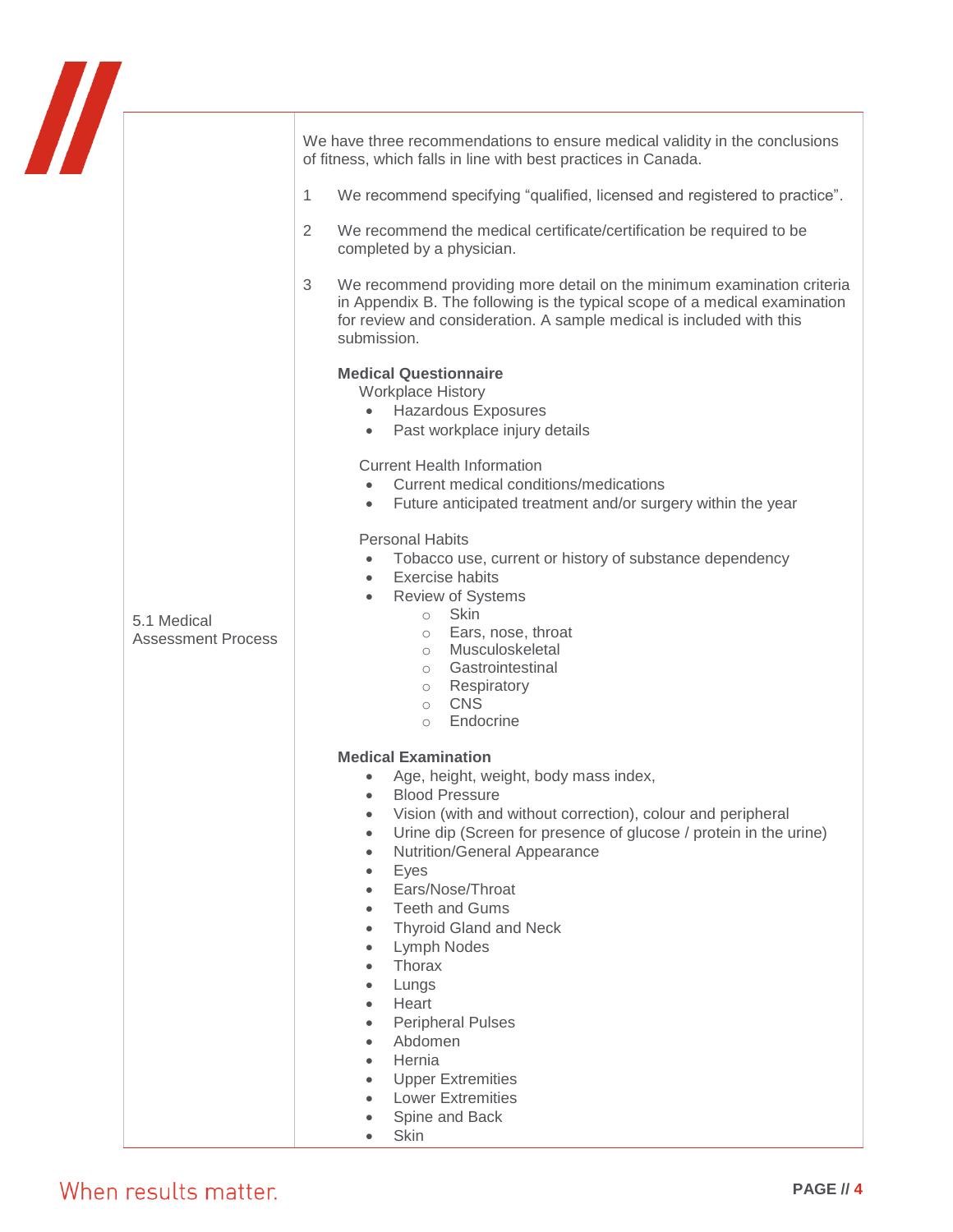| $\boldsymbol{\mathcal{H}}$<br>5.4 Alcohol and drug<br>testing process | 5.4.1 We recommend that consideration be made to expanding the list of<br>evidential breath testing instruments to include devices approved by the US<br>Department of Transportation. Rationale: this is the industry standard currently<br>used across Canada for breath alcohol testing and offers the most legal<br>defensibility.<br>5.4.1 We very strongly recommend adherence to the leading practice for<br>workplace breath alcohol testing, which includes a 15 minute deprivation period<br>after the initial screening followed by a confirmation test as a minimum<br>requirement. Such a process:<br>Allows the test to accurately account for alcohol absorption time.<br>Eliminates residual mouth alcohol as a legal point of dispute.<br>Aligns to North American Workplace Testing Standards.<br>$\bullet$<br>Enhances the legal defensibility of the test.<br>$\bullet$<br>5.4.2 We very strongly recommend that only Substance Abuse and Mental<br>Services Administration (SAMHSA)-HHS Certified Laboratories be considered<br>to analyze and report the results of urine drug specimens. SAMSHA-HHS<br>certified laboratories specialize in workplace drug testing and assure accurate<br>results by:<br>Performing all work by its own personnel and equipment (no<br>$\bullet$<br>subcontracting to other labs may occur).<br>Having met requirements for rigorous quality control and chain-of-<br>custody procedures.<br>Testing each specimen using the same procedures in a consistent<br>method.<br>Are required to meet quarterly performance proficiency testing and<br>semi-annual inspections in order to remain HHS certified.<br>Must undergo compliance audits that are performed by nationally<br>recognized toxicology experts every 6 months.<br>Adopting a SAMHSA-HHS standard for laboratory services will greatly enhance<br>the legal defensibility of drug testing performed under this regulation.<br>5.4.2 We very strongly recommend a requirement that only certified Medical<br>Review Officers (MROs) be designated to review, interpret, and verify test<br>results.<br>MROs act as independent and impartial gatekeepers for the accuracy<br>$\bullet$<br>and integrity of the drug testing process.<br>They are certified through the American Association of Medical Review<br>Officers or Medical Review Officer Certification Council.<br>Adopting a third-party leading practice standard for MRO qualifications will<br>greatly enhance the legal defensibility of drug testing performed under this<br>regulation.<br>5.4.3 We suggest amending this section to include: "Workers who provide a<br>verified positive drug or positive alcohol test shall be removed from safety-<br>sensitive duties or jobsites and referred to a SAP for assessment. If<br>recommended by the SAP, the employer's EAP provider may be engaged in the<br>process of ensuring a safe and timely return to duty."<br>In the case of a positive test the employer has a stake in the return to<br>$\bullet$<br>duty process. Using an EAP without first consulting a SAP will deprive<br>the employer from necessary knowledge of process in order to ensure<br>a safe workplace. |
|-----------------------------------------------------------------------|-----------------------------------------------------------------------------------------------------------------------------------------------------------------------------------------------------------------------------------------------------------------------------------------------------------------------------------------------------------------------------------------------------------------------------------------------------------------------------------------------------------------------------------------------------------------------------------------------------------------------------------------------------------------------------------------------------------------------------------------------------------------------------------------------------------------------------------------------------------------------------------------------------------------------------------------------------------------------------------------------------------------------------------------------------------------------------------------------------------------------------------------------------------------------------------------------------------------------------------------------------------------------------------------------------------------------------------------------------------------------------------------------------------------------------------------------------------------------------------------------------------------------------------------------------------------------------------------------------------------------------------------------------------------------------------------------------------------------------------------------------------------------------------------------------------------------------------------------------------------------------------------------------------------------------------------------------------------------------------------------------------------------------------------------------------------------------------------------------------------------------------------------------------------------------------------------------------------------------------------------------------------------------------------------------------------------------------------------------------------------------------------------------------------------------------------------------------------------------------------------------------------------------------------------------------------------------------------------------------------------------------------------------------------------------------------------------------------------------------------------------------------------------------------------------------------------------------------------------------------------------------------------------------------------------------------------------------------------------------------------------------------------------------------------------------------------------------------------------------------------------------------------------------------------------------------------------------------------------|
|-----------------------------------------------------------------------|-----------------------------------------------------------------------------------------------------------------------------------------------------------------------------------------------------------------------------------------------------------------------------------------------------------------------------------------------------------------------------------------------------------------------------------------------------------------------------------------------------------------------------------------------------------------------------------------------------------------------------------------------------------------------------------------------------------------------------------------------------------------------------------------------------------------------------------------------------------------------------------------------------------------------------------------------------------------------------------------------------------------------------------------------------------------------------------------------------------------------------------------------------------------------------------------------------------------------------------------------------------------------------------------------------------------------------------------------------------------------------------------------------------------------------------------------------------------------------------------------------------------------------------------------------------------------------------------------------------------------------------------------------------------------------------------------------------------------------------------------------------------------------------------------------------------------------------------------------------------------------------------------------------------------------------------------------------------------------------------------------------------------------------------------------------------------------------------------------------------------------------------------------------------------------------------------------------------------------------------------------------------------------------------------------------------------------------------------------------------------------------------------------------------------------------------------------------------------------------------------------------------------------------------------------------------------------------------------------------------------------------------------------------------------------------------------------------------------------------------------------------------------------------------------------------------------------------------------------------------------------------------------------------------------------------------------------------------------------------------------------------------------------------------------------------------------------------------------------------------------------------------------------------------------------------------------------------------------------|